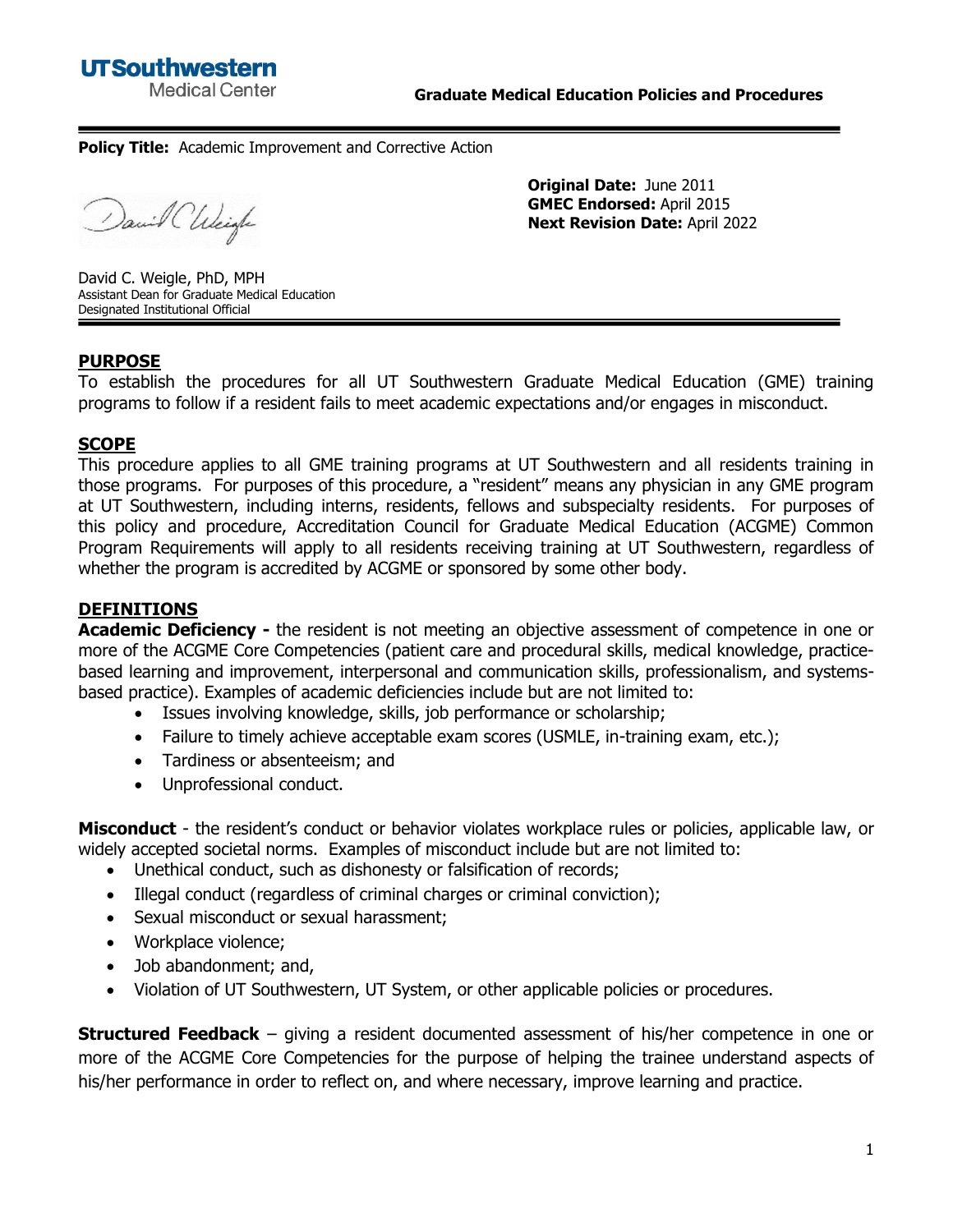# **UTSouthwestern**

**Medical Center** 

#### **Graduate Medical Education Policies and Procedures**

**Performance Improvement Plan (PIP) -** a plan of remediation designed to improve a resident's proficiency in one or more ACGME Core Competencies. A PIP is not Corrective Action or formal disciplinary action, but rather an educational tool to correct areas of unsatisfactory academic performance by a resident. Therefore a resident may not appeal a PIP pursuant to the General Grievances and Due Process for Corrective Actions Policy. The issuance of a PIP does not trigger a report to any outside agencies, but may be reported should an outside agency specifically inquire whether a resident ever received a PIP.

**Corrective Action** - formal disciplinary action issued to a resident as the result of unsatisfactory academic performance and/or misconduct. The program is not required to issue a resident a PIP as a prerequisite to Corrective Action. Serious academic deficiencies and/or misconduct may warrant Corrective Action up to and including dismissal, regardless of whether a resident ever received a PIP. A Corrective Action may include one or more of the following measures:

- **Probation** formal notification to the resident that there are identified areas of unsatisfactory performance that will require remediation and/or improvement or the resident will not be permitted to continue in program.
- **Repetition of Rotation** due to identified areas of unsatisfactory performance, the resident must repeat a rotation and perform at an acceptable level in order to advance to the next level of training.
- **Non-promotion to the Next PGY Level** due to identified areas of unsatisfactory performance, the resident will not be promoted to the next level of training unless or until the resident's performance improves to the level required.
- **Extension of the Defined Training Period** due to identified areas of unsatisfactory performance, the resident will not complete the program on time and the defined training period will be extended to allow the resident an opportunity to perform at the level required.
- **Suspension** the resident is temporarily not permitted to perform any job duties due to unsatisfactory performance.
- **Dismissal**  the resident is permanently separated from the program.

A Corrective Action may trigger a report to outside agencies (e.g., licensing or accreditation boards) and is appealable pursuant to the General Grievances and Due Process for Corrective Actions Policy.

### **PROCEDURES**

### **Providing Structured Feedback**

- A. When a program determines a resident has an academic or performance deficiency, the program may elect to first provide structured feedback to the resident concerning the deficiency.
- B. Structured feedback should include discussion with the resident of the specific (or global) deficiencies and strategies for improvement.
- C. Structured feedback should be documented in the resident's file.
- D. If the program determines that structured feedback has not produced the necessary improvement, or the deficiency is significant enough to warrant more formal action, the program may elect to issue a PIP or Corrective Action.

### **Issuing a Performance Improvement Plan (PIP)**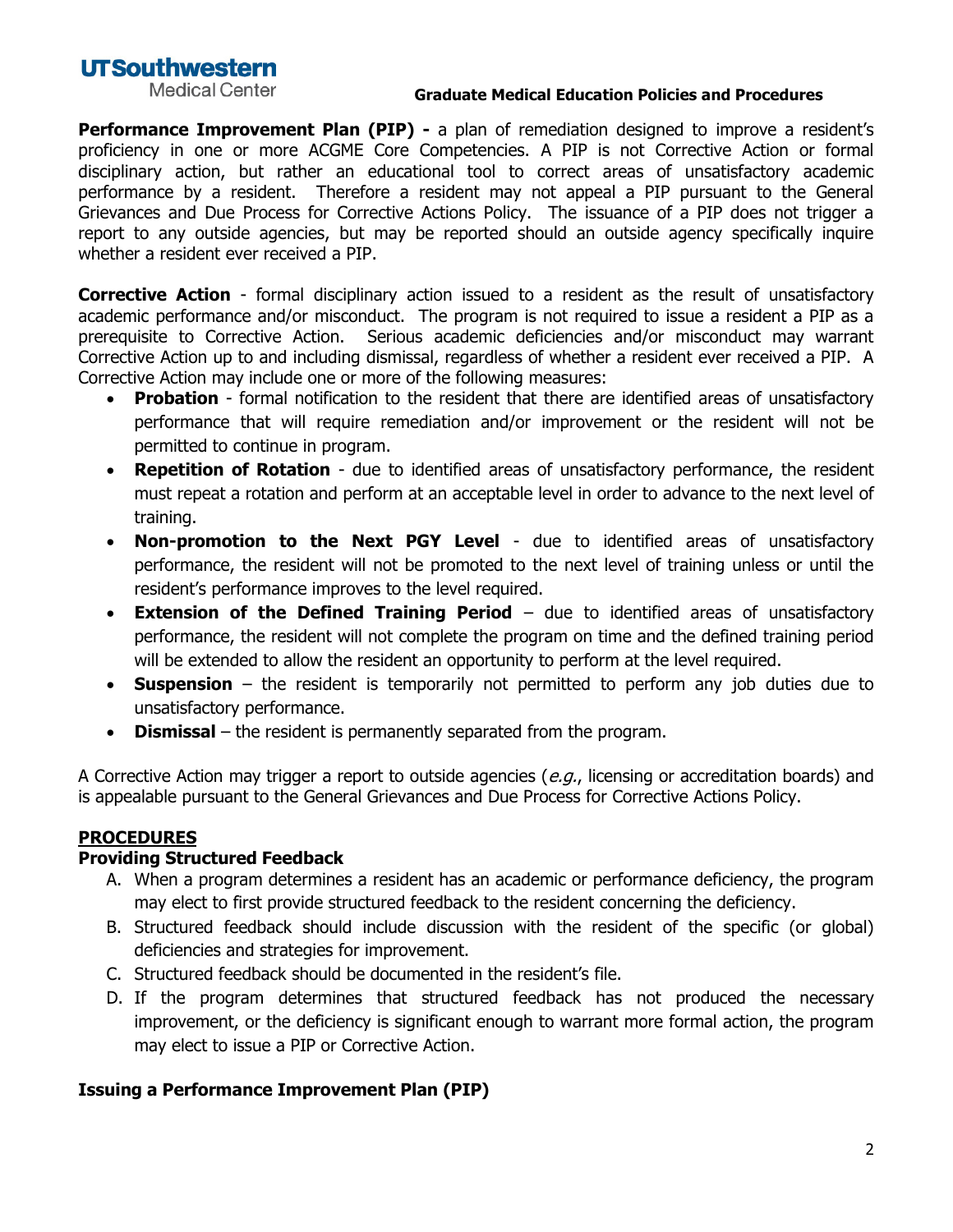# **UTSouthwestern**

**Medical Center** 

#### **Graduate Medical Education Policies and Procedures**

- A. A PIP must be in the form of a letter from the program director to the resident and should follow the PIP Template available from the UT Southwestern GME Office. A PIP must include:
	- i. formal notice to the resident of the specific academic deficiencies;
	- ii. the remedial action or improvement that is required;
	- iii. a plan of remediation to cure the deficiencies;
	- iv. a defined period of time ( $e.g.,$  60 days) with a start and end date.
- B. The PIP must be reviewed and approved by the Designated Institutional Official (DIO) and the Vice President for Legal Affairs before it is delivered to the resident.
- C. The PIP must be signed by the program director (or appropriate designee), delivered to the resident in person, and co-signed by the resident.
- D. A copy of the signed PIP must be placed in the resident's file and forwarded to the UT Southwestern GME Office and the Vice President for Legal Affairs.
- E. At the end of the PIP period, the program director must provide the resident with written notice as to whether the resident has or has not satisfactorily cured the deficiency. A copy of this written notice must be placed in the resident's file and forwarded to the UT Southwestern GME Office and the Vice President for Legal Affairs.
- F. If the program director determines that the PIP is not producing the necessary improvement or the resident has failed to satisfactorily cure the deficiency by the end of the PIP period, the resident may be issued an updated or new PIP or Corrective Action.
- G. A PIP is academic in nature and is not appealable pursuant to the General Grievances and Due Process for Corrective Action Policy.

## **Issuing Corrective Action**

- A. When a program director has determined that Corrective Action is warranted, the program director should first consult the UT Southwestern GME Office. A Corrective Action cannot be issued to a resident until it has been reviewed and approved by the DIO and the Vice President for Legal Affairs.
- B. A Corrective Action must be in the form of a letter from the program director to the resident and must include:
	- i. the specific Corrective Action measure(s) to be taken;
	- ii. a description of the academic deficiencies and/or incidents of misconduct that are the basis for the Corrective Action;
	- iii. the specific remedial action or improvement that is required (unless the Corrective Action is dismissal);
	- iv. a defined period of time (e.g., 60 days) with a start and end date (if applicable);
	- v. notice of the right to appeal, the deadline to initiate an appeal, and that failure to timely appeal constitutes the resident's waiver of all appeal rights.
- C. The Corrective Action should be signed by the program director, delivered to the resident in person, and co-signed by the resident.
- D. A copy of the signed Corrective Action must be placed in the resident's file and forwarded to the UT Southwestern GME Office and the Vice President for Legal Affairs.